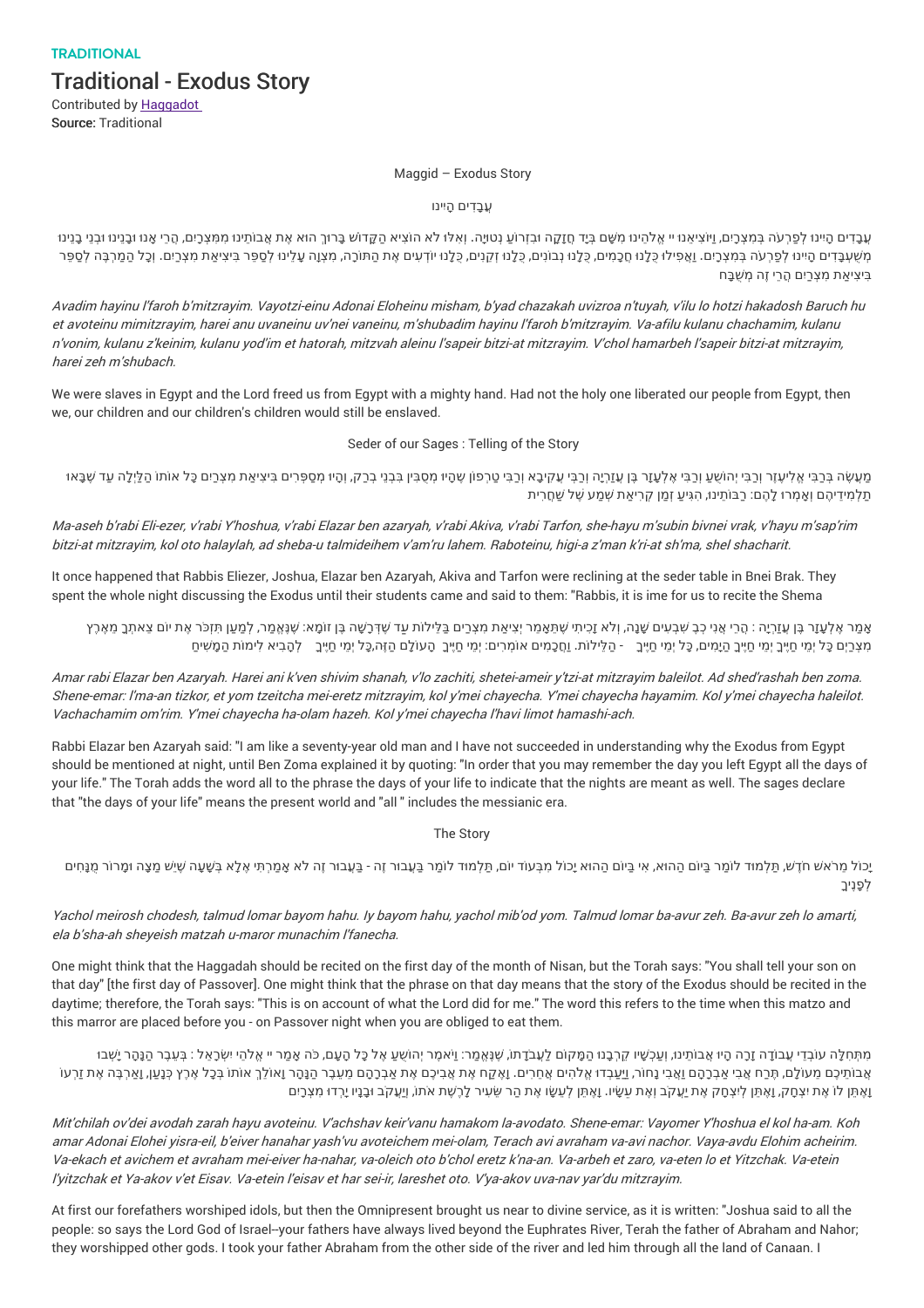multiplied his family and gave him Isaac. To Isaac I gave Jacob and Esau; to Esau I gave Mount Seir to inherit, however Jacob and his children went down to Egypt."

בֵּרוּךְ שׁוֹמֵר הַבְטַחַתוֹ לִישְׂרַאֶל, בֵּרוּךְ הוּא. שֶׁהַקֲדוֹשׁ בַּרוּךְ הוּא חִשַּׁב אֶת הַקֵּץ, לַעֲשׂוֹת כִמוֹ שָׁאֲמֵר לְאַבְרַהַם אֲבִינוּ בָּבִרִית בֵּין הַבְּתַרִים, שַׁנְּאֲמַר: וַיֹּאמֵר לְאַבְרַם, יָדע תָּדַע כִּי גֵר יִהְיֶה זַרְעָךָ בְּאָרֶץ לֹא לָהֶם, וַעֲבָדוּם וְעִנּוּ אֹתָם אַרְבַּע מֶאוֹת שנה. וְגם אֶת הַגּוֹי אֲשֶׁר יַעֲבֹדוּ דָּן אֲנֹכִי וְאֲחֲרֵי כֵן יֵצְאוּ בִרְכֵשׁ גַּדוֹל

Baruch shomeir havtachato l'yisra-eil. Baruch hu. Shehakadosh Baruch hu chishav et hakeitz, la-asot k'mah she-amar l'avraham avinu bivrit bein hab'tarim. Shene-emar: vayomer l'avram yadoa teida, ki geir yihyeh zaracha, b'eretz lo lahem, va-avadum <sup>v</sup>'inu otam arba meiot shanah. V'gam et hagoy asher ya-avodu dan anochi. V'acharei chein yeitz'u, birchush gadol.

Praised be He who keeps His promise to Israel; praised be He. The holy one, blessed be he, predetermined the time for our final deliverance in order to fulfill what He had pledged to our father Abraham in a covenant, as it is written: "He said to Abram, your descendants will surely sojourn in a land that is not their own, and they will be enslaved and afflicted for four hundred years; however, I will punish the nation that enslaved them, and afterwards they shall leave with great wealth."

## V'hee She-amdah

We lift up our cup wine and cover the matzah, as we recite the following and recall God's promise to Abraham, emphasizing eternal divine watchfulness.

הִיא שֶׁעָמְדָה לַאֲבוֹתֵינוּ וְלָנוּ, שָׁלֹא אֶחָד בִּלְבָד עָמַד עָלֵינוּ לְכַלוֹתֵנוּ, אֶלָּא שֶׁבְּכָל דוֹר וָדוֹר עוֹמְדִים עָלֵינוּ לְכַלוֹתַנוּ, וְהַקָּדוֹשׁ בָּרוּךְ הוּא מַצִּילַנוּ מִיָּדָם

V'hi she-am'dah la-avoteinu <sup>v</sup>'lanu. Shelo echad bilvad, amad aleinu l'chaloteinu. Ela sheb'chol dor vador, om'dim aleinu l'chaloteinu, <sup>v</sup>'hakadosh Baruch hu matzileinu mi-yadam.

This covenant that remained constant for our ancestors and for us has saved us against any who arose to destroy us in every generation, and throughout history when any stood against us to annihilate us, the Kadosh Barukh Hu kept saving us from them.

We lower the wine cup and continue with the recitation of the traditional Midrash or Rabbinic discussion of the Passover Exodus story as recorded in the Torah, beginning first with the threat to Israel from Lavan and then the threat from Pharaoh.

צא ולמד, מה בקש לבן הארמי לעשות ליעקב אבינו--שפרעה הרשע, לא גזר אלא על הזכרים; ולבן בקש לעקר את הכל, שנאמר "ארמי אבד אבי, וירד מִצְרַיְמָה, וַיָּנָר שֶׁם" (דברים כו,ה). מְלַמֵּד שֶׁלֹא יָרַד לְהִשְׁתַּקֵּעַ אֵלָא לָגוּר שֶׁם, שֶׁנְּאֱמָר "וַיֹּאמְרוּ אֶל-פַּרְעֹה, לָגוּר בָּאָרֶץ בָּאנוּ, כִּי-אֵין מִרְעֶה לַצֹאן אֲשֶׁר לַעֲבָדֶיךָ, כִּי-(כָבֵד הָרָעָב בְּאֶרֶץ כְּנַעֲן; וְעַתָּה יֵשְׁבוּ-נָא עֲבָדֶיךָ, בְּאֶרֶץ גֹּשֶׁן" (בראשית מז,ד)

(בִּמְתֵי מְעָט--כְּמוֹ שֶׁנֶּאֱמָר "בִּשְׁבָעִים נֶפֶשׁ, יָרְדוּ אֲבֹתֶיךָ מִצְרָיְמֶה, שָׂמְרָ יְהוָה אֱלֹהֶיךָ, כְּכוֹכְבֵי הַשָּׁמַיִם, לַרב") דברים י,כב

(וַיְהִי-שֶׁם, לְגוֹי–מְלַמֵּד שֶׁהָיוּ יִשְׂרָאֵל מְצֻיָּנִין שַׁם. גָּדוֹל וְעַצוּם–כְּמוֹ שֶׁנֶּאֱמָר "וּבְנֵי יִשְׂרָאֵל, פָרוּ וַיִּשְׁרָצוּ וְעַרְבוּ וַיִּשְׂרָאֵל, מִבְנוּ וֹאֲרָאֶל, מִבְנוּ וֹאֲרָאֱל, פְרוּ נִישְ ּ

ָעָרָב--כְּמוֹ שֶׁנָּאֱמָר "רְבָבָה, כְּצָמַח הַשָּׂדֶה נְתַתִּיךָ, וַתִּרְבִּי וַתִּנְדְּלִי, וַתַּבֹאִי בַּעְדִי עָדָים: שָׁדַים נָכֹנוּ וּשְׂעָרֵךְ צִמַּחַ, וְאַתְּ עַרֹם וְעָרְיָה" )יחזקאל טז,ז

.(עֵרֵעוּ אֹתָנוּ הַמִּצְרִים–כְּמוֹ שֶׁנֶּאֱמָר "הָבָה נִתְחַכְּמָה, לוֹ: פֶן⊦רְבֶּה, וְהָיֶה כִּי-תִקְרֶאנָה מִלְחָמָה וְנוֹסֵף גַּם-הוּא עַל-שֹׂנְאֵינוּ, וְנִלְחַם-בָּנוּ, וְעָלָה מִן-הָאָרֶץ" (שמות א,י

ְטֵי (וַיַּעֲנּוּגוּ--כְּמוֹ שֶׁנָּאֱמֶר "וַיָּשִׂימוּ עָלָיו שֶׂרֶי מִסִּים, לְמַעֲן עֲנֹתוֹ בְּסָבְלֹתֶם; וַיָּבֶן עָרֵי מְסכְּנוֹת, לְפַרְ עֹה--אֶת-פִּתֹם, וְאֶת-רַעֲמְסֵס" (שמות א,יא

ָנֵאֲמָר "וַיַּעֲבְדוּ מְצְרַיִם אֶת-בְּנֵי יִשְׂרָאֵל, בְּפֶרֶךְ" (שמות א,יג). ּ

Go out and learn what Lavan the Aramean sought to do to Jacob our father! Pharaoh the evil only decreed against the males, but Lavan sought to uproot everything, as it is written "A wandering Aramean was my father" [while this makes little sense in English, the free word order of Hebrew and ambiguity of the verb "'oved" can be stretched somewhat to mean that an Aramean Lavan tried to cause the loss of Jacob] "and he went down into Egypt, and sojourned there" (Deuteronomy 26,5). This teaches that he did not descend to live there permanently, but rather temporarily, "And they said unto Pharaoh: 'To sojourn in the land are we come; for there is no pasture for thy servants' flocks; for the famine is sore in the land of Canaan. Now therefore, we pray thee, let thy servants dwell in the land of Goshen'" (Genesis 47,4).

Few in number--as it is written "Thy fathers went down into Egypt with threescore and ten persons; and now the LORD thy God hath made thee as the stars of heaven for multitude" (Deuteronomy 10,22).

And he became there a nation--this teaches that Israel were distinguishable from others there. Great, powerful--"And the children of Israel were fruitful, and increased abundantly, and multiplied, and waxed exceeding mighty; and the land was filled with them" (Exodus 1,7).

And populous--as it is written "I cause thee to increase, even as the growth of the field. And thou didst increase and grow up, and thou camest to excellent beauty: thy breasts were fashioned, and thy hair was grown; yet thou wast naked and bare" (Ezekiel 16,7).

And the Egyptians dealt ill with us--as it is written "come, let us deal wisely with them, lest they multiply, and it come to pass, that, when there befalleth us any war, they also join themselves unto our enemies, and fight against us, and get them up out of the land" (Exodus 1,10).

And afflicted us--as it is written "Therefore they did set over them taskmasters to afflict them with their burdens. And they built for Pharaoh store-cities, Pithom and Raamses" (Exodus 1,11)

And laid upon us hard bondage--as it is written "And the Egyptians made the children of Israel to serve with rigour" (Exodus 1,13).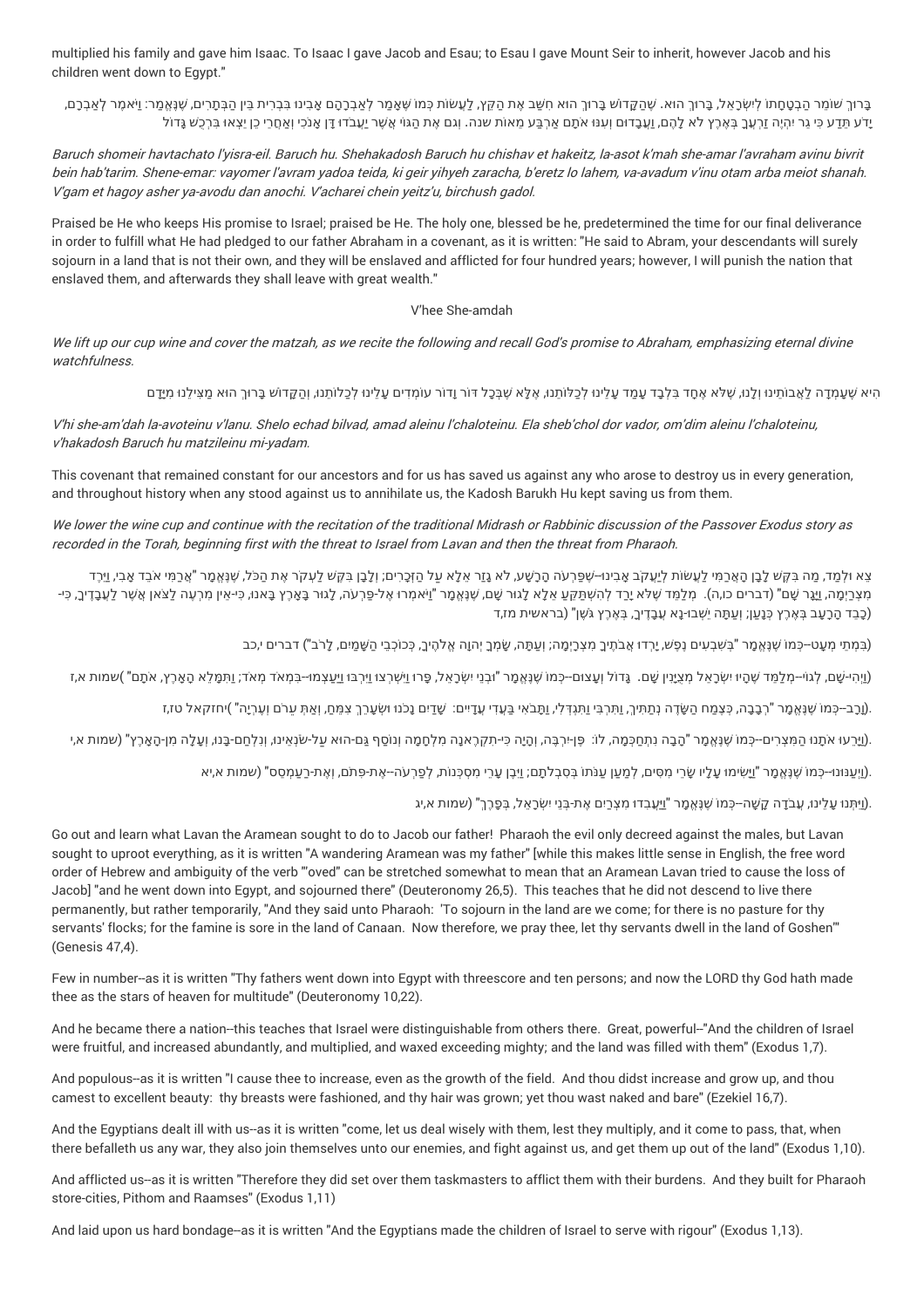וַנִּצְעַק אֶל יי אֱלֹהֵי אֲבֹתֵינוּ, וַיִּשְׁמַע יי אֶת קֹלֶנוּ, וַיַּרְא אֶת עָנְיֵנוּ וְאֶת עֲמָלֵנוּ וְאֶת לַחֲצֵנוּ ּ

וַנִּצְעַק אָל יי אֱלֹהֵי אֲבֹתֵינוּ - כְּמָה שֶׁנֶּאֱמַר: וַיְהִי בָיָמִים הָבִבִּים הָהֵם וַ**יָּמַת מֶלֶךְ מִצְבִים, וַיַאָנְחוּ בְּנֵ**י יִשְׂכָאֵל מִן הָעֲבוֹדָה וַיַּזְעַקוּ, וַתַּעַל שַׁוְעָתָם אֶל הָאֱלֹהִים מִן העבדה

> וַיִּשְׁמַע יי אֶת קֹלֶנוּ - כְּמָה שֶׁנֶּאֱמַר: וַיִּשְׁמַע אֱלֹהִים אֶת נַאֲקָתָם, וַיְזְכּוֹר אֱלֹהִים אֶת בְּרִיתוֹ אֶת אַבְרָהָם, אֶת יִצְחָק ואֶת יַעֲקֹב ּ ּ

> > וַיַּרְא ֶאת ָענְיֵנו -ּ ז ֹו ּת ּפְרִי ׁשו ֶדּרֶךְ ֶארֶץ, כְּ ָמה ֶׁשנֱֶּא ַמר: וַיַרְא ֱא ֹל ִהים ֶאת בְּני יִ ְׂשרָ ֵאל וַיֵַּדע ֱא ֹל ִהים

וְאֶת עֲמָלֵנוּ - אֵלוּ הַבָּנִים. כְּמָה שֶׁנֶּאֱמַר: כָּל הַבֵּן הַיִּלוֹד הַיְאֹרָה תַּשְׁלִיכֻהוּ וְכָל הַבַּת תְּחַיּון

וְאֶת לַחֵצֶנוּ - זֶוֹ הַדְּחַק, כְּמַה שֶׁנֵּאֱמַר: וְגַם רַאִיתִי אֶת הַלַּחַץ אֲשֶׁר מְצָרַים לֹחֲצִים אֹתֵם

Vanitzak el Adonai elohei avoteinu, vayishma Adonai et koleinu, vayar et onyeinu <sup>v</sup>'et amaleinu <sup>v</sup>'et lachatzeinu.

Vanitzak el Adonai elohei avoteinu – k'mah shene'emar: vayihi vayamim harabim hahem vayamot melech mitzrayim, vayeian'chu binei Yisrael min ha'avodah vayizaku, vata'al shavatam el haElohim min ha'avodah.

Vayishma Adonai et Koleinu – k'mah shene'emar: vayishma Elohim et na'akatam, vayizkor Elohim et brito et Avraham, et Yitchak <sup>v</sup>'et Ya'akov.

Vayar et an'yeinu – zo p'rishut derech eretz, k'mah shene'emar: vayar Elohim et binei Yisrael vayeida Elohim.

V'et amaleinu – eilu habanim. K'mah shene'emar: kol habein hayilod hay'orah tashlichuhu <sup>v</sup>'chol habit <sup>t</sup>'chayun.

V'et lachatzeinu – zeh had'chak, k'mah shene'emar: <sup>v</sup>'gam raiti et halachatz asher mitzrayim lochatzim otam.

"We cried to the Lord, the God of our fathers; the Lord heard our cry and saw our affliction, our toil, and our oppression." (Dt. 26:6)

We cried to the Lord, the God of our fathers - as it is written: "It happened in the course of those many days that the king of Egypt died; the children of Israel sighed because of their labor and cried; their cry of servitude reached God."

The Lord heard our cry – as it is written: "God heard their groaning; God remembered His covenant with Abraham, with Isaac, and with Jacob."

And saw our affliction – that is, the conjugal separation of husband and wife, as it is written: "God saw the children of Israel and God knew."

Our toil – refers to the drowning of the sons, as it is written: "Every son that is born you shall cast into the river, but you shall let every daughter live."

Our oppression – means the pressure used upon them, as it is written: "I have also seen how the Egyptians are oppressing them."

ֿױַ יִּמְצְרַים בְּיָד חֲזָקָה וּבִזְרֹעַ נְטוּיָה, וּבְמֹרָא גָּדֹל, וּבְאֹתוֹת וּבְמֹפְתִים

וַיֹּוֹצְאֵנוּ יי מִמְצְרַים - לא עַל יְדֵי מַלְאָךָ, וְלא עַל יְדֵי שֹׁכָף, וְלֹא עַל יְדֵי שָׁלִים, אָלָא הַקֲדוֹשׁ בָּרוּךְ הוּא בִּכְבוֹדוֹ וּבְעַצְמוֹ, שֶׁנְּאֱמַר: וְעֲבָרְתִּי בְאֶרֶץ מִצְרַים בַּלֵיְלָה הַזֶּה, וְהכִּיתִי כַּל בְּכוֹר בִּאֶרֶץ מצְרִים מאַדַם וְעד בְּהמֵה, וּבְכָל אֱלֹהי מצְרִים אֶעֱשֶׂה שְׁפַטים. אֱנִי יי

וְעֲבַרְתִּי בְאֶרֶץ מִצְרַים בַּלֵיְלָה הַזֶּה - אָנִי וְלֹא מַלְאָךָ. וְהִכֵּיתִי כָּל בְכוֹר בְּאֶרֶץ מִצְרַים - אֵנִי וְלֹא שָׂרָף. וּבְכָל אֱלֹהֵי מִצְרַים שְּעֲשֶׂה שְׁפָטִים - אַנִי ולא הַשָּׁלִיחַ. אֲנִי יי -אני הוּא ולא אחר

ּבְּיָד חֲזָקָה - זוֹ הַדֶּבֶר, כְּמָה שֶׁנְּאֱמַר: הִנֵּה יד יי היֹוָה בְּמִקְנְךָ אֲשֶׁר בַּשָּׂדֶה, בַּסוּסִים, בַּחֲמֹיִים, בַּבָּקָר וּבַצֹּאן, דֶבֶר כָּבֵד מְאֹד

וּבְזְרֹעֲ נְטוּיַּה - זוֹ הַחֶרֶב, כְּמַה שֶׁנֶּאֶמַר: וְחַרְבּוֹ שְׁלוּפָה בְּיַדוֹ, נְטוּיַּה עַל יִרוּשֶׁלַיִּם

ובמרא גדל - זו גלוי שכינה, כמה שגאמר: או הנסה אלהים לבא לקחת לו גוי מקרב גוי במסת באתת ובמופתים, ובמלחמה וביד חזקה ובזרוע נטייה, ובמוראים גְ ּ ֹדלִים, כְּ ֹכל ֲא ֶׁשר עָ ָׂשה לָכֶם יי ֱא ֹל ֵהיכֶם בְּ ִמצְרַים לְ ֵעינֶיךָ

וּבְאֹתוֹת - זֶה הַמֵּטֶה, כְּמַה ֹשֶׁנֵּאֲמַר: וְאֶת הַמַּטֶּה הַזֶּה תִּקַּח בְּיַדְךָ, אֲשֶׁר תַּעֲשֶׂה בּוֹ אֶת הַאֹתֹת

ו ּבְ ֹמפְתִים - זֶה ַה ָדּם, כְּ ָמה ֹ ֶׁשנֱֶּא ַמר: וְנָתַ ּתִי מ ֹופְתִים בַּ ָּׁש ַמיִם ו ּבָ ָארֶץ

Vayotzi'einu Adonai mimitzrayim, b'yad chazakah, Uvizro'a <sup>n</sup>'tuyah, uv'mora gadol, uv'otot uv'moftim.

Vayotzieinu Adonai mimitzrayim – lo al ydei malach, <sup>v</sup>'lo al y'dei saraf, <sup>v</sup>'lo al y'dei shaliach, ela hakadosh baruch hu bichvodo uv'atzmo, shene'emar: <sup>v</sup>'avarti <sup>v</sup>'eretz mitzrayim balaylah hazeh, <sup>v</sup>'hikeiti kol b'chor b'eretz mitzrayim meiadam <sup>v</sup>'ad b'heimah, uv'chol elohei mitzrayim e'eseh shifatim. Ani Adonai.

V'avarti <sup>v</sup>'eretz mitzrayim balaylah hazeh – ani <sup>v</sup>'lo malach

<sup>v</sup>'hikeiti cholb'chor b'eretz mitzrayim – ani <sup>v</sup>'lo saraf

uv'chol elohei mitzrayim <sup>e</sup>'eseh sh'fatim – ani <sup>v</sup>'lo hashaliach.